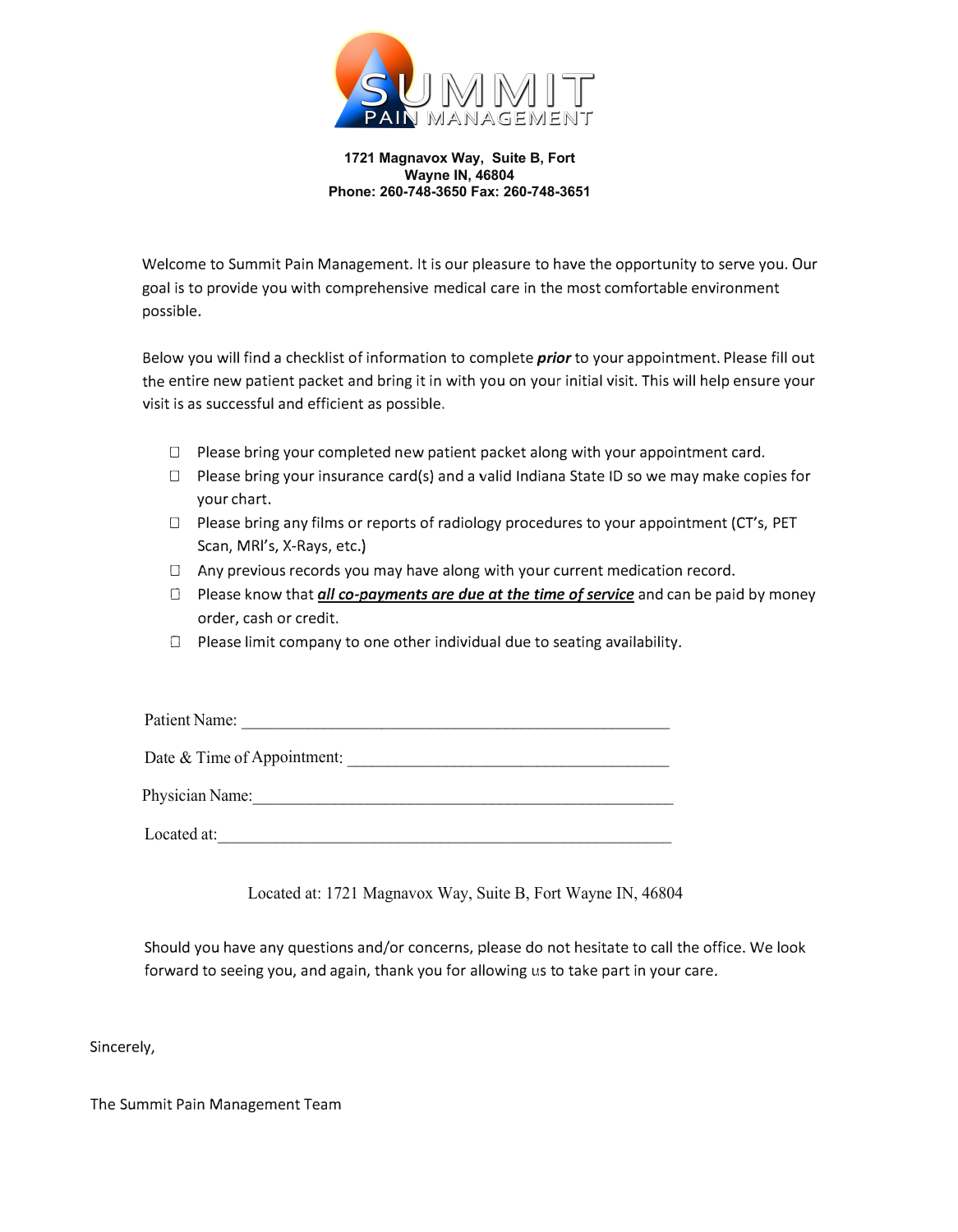# PATIENT INFORMATION

| First Name: ________________Mid int: ______ Last Name: ___________________DOB: ___/ __/ ____/ _____________/ ___/ |  |                      |                   |  |
|-------------------------------------------------------------------------------------------------------------------|--|----------------------|-------------------|--|
|                                                                                                                   |  |                      |                   |  |
|                                                                                                                   |  |                      |                   |  |
|                                                                                                                   |  |                      |                   |  |
|                                                                                                                   |  |                      |                   |  |
|                                                                                                                   |  |                      |                   |  |
|                                                                                                                   |  |                      |                   |  |
|                                                                                                                   |  |                      |                   |  |
|                                                                                                                   |  |                      |                   |  |
|                                                                                                                   |  |                      |                   |  |
|                                                                                                                   |  |                      |                   |  |
|                                                                                                                   |  |                      |                   |  |
|                                                                                                                   |  |                      |                   |  |
|                                                                                                                   |  |                      |                   |  |
|                                                                                                                   |  |                      |                   |  |
|                                                                                                                   |  |                      |                   |  |
|                                                                                                                   |  |                      |                   |  |
|                                                                                                                   |  |                      |                   |  |
|                                                                                                                   |  |                      |                   |  |
| Policy Holder's Name:                                                                                             |  | Date of Birth: $/$ / | SSN: $/ /$ Policy |  |
|                                                                                                                   |  |                      |                   |  |
|                                                                                                                   |  |                      |                   |  |
|                                                                                                                   |  |                      |                   |  |
|                                                                                                                   |  |                      |                   |  |
|                                                                                                                   |  |                      |                   |  |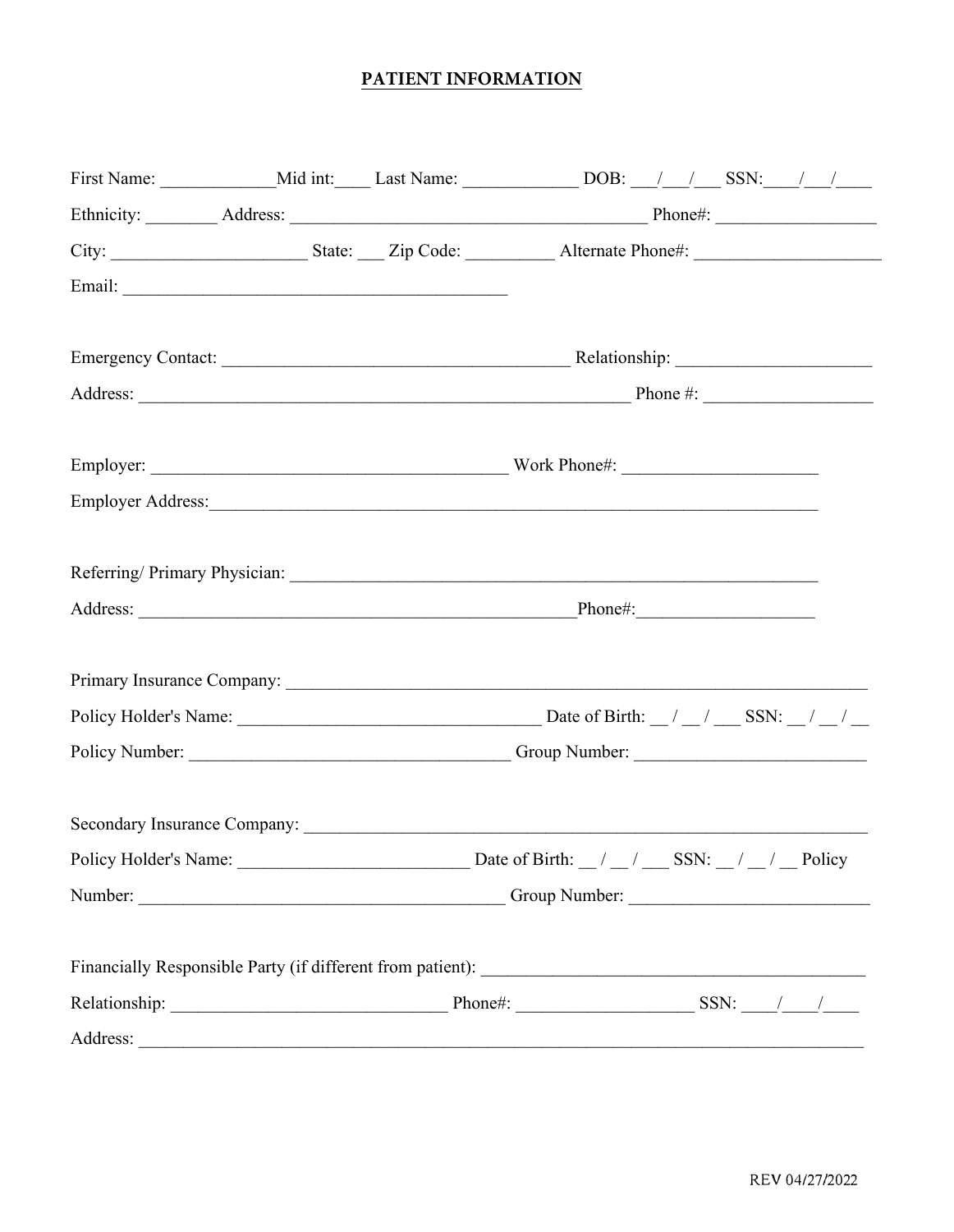## **CONSENT FOR CARE AND TREATMENT**

I, the undersigned do hereby agree and give my consent for Summit Pain Management to furnish medical evaluation, care and/or treatment to me or someone I am authorized to sign, make medical decisions and sign for. This evaluation, care, or treatment is considered medically necessary and proper in the diagnosing or treatment of his/her/my physical condition. I understand that even though I give my consent for evaluation, care, or treatment, I may refuse any of these services at any time.

## **FINANCIAL POLICY STATEMENT**

Summit Pain Management will bill your health insurance company as a courtesy to you. We require that payment of your estimated share (co-pay or deductible) be made to today. If your insurance company does not remit payment for any reason the balance will be due your responsibility. In the event your insurance company requests a refund of payment or denies coverage for your service, you will be responsible for the balance due. Denials based on "Usual and Customary'' will be your responsibility pursuant to any managed care contract in place. If payment is made to you for services provided by Summit Pain Management, you are obligated to promptly pay for those services. Any questions regarding your insurance coverage need to be directed to your insurance carrier. You will be responsible for all fees incurred for collections of monies owed including collection agency fees and/or court costs. To request a detailed account of your financial record please see a representative at the front desk.

## **BENEFIT ASSIGNMENT/RELEASE OF INFORMATION**

I hereby authorize release to my insurance company of all information necessary for the payment of benefits. I hereby assign payment of benefits by my insurance company to Summit Pain Management.

Patient/Guardian/Responsible Party Date

### **ACKNOWLEDGEMENT OF RECEIPT OF NOTICE OF PRIVACY (NP)**

A Notice of Privacy (NP) has been made available to me by Summit Pain Management. The NP describes how my health information may be used or disclosed and my rights under the Health Insurance Portability and Accountability Act (HIPAA).

Please initial: **NP accepted <b>NP** denied

I am giving my consent for release of minimal health information or financial information to the following individuals:

\_\_\_\_\_\_\_\_\_\_\_\_\_\_\_\_\_\_\_\_\_\_\_\_\_\_\_\_\_\_\_\_\_\_\_\_\_\_\_\_\_\_\_ \_\_\_\_\_\_\_\_\_\_\_\_\_\_\_\_\_\_\_\_\_\_\_\_\_\_\_\_\_\_\_ \_\_\_\_\_\_\_\_\_\_\_\_\_\_\_\_\_\_ \_\_\_\_\_\_\_\_\_\_\_\_\_\_\_\_\_\_\_\_\_\_\_\_\_\_\_\_\_\_\_\_\_\_\_\_\_\_\_\_\_\_\_ \_\_\_\_\_\_\_\_\_\_\_\_\_\_\_\_\_\_\_\_\_\_\_\_\_\_\_\_\_\_\_ \_\_\_\_\_\_\_\_\_\_\_\_\_\_\_\_\_\_ \_\_\_\_\_\_\_\_\_\_\_\_\_\_\_\_\_\_\_\_\_\_\_\_\_\_\_\_\_\_\_\_\_\_\_\_\_\_\_\_\_\_\_ \_\_\_\_\_\_\_\_\_\_\_\_\_\_\_\_\_\_\_\_\_\_\_\_\_\_\_\_\_\_\_ \_\_\_\_\_\_\_\_\_\_\_\_\_\_\_\_\_\_

**I understand that I have the right to change (in writing) the above named individuals at any time.** 

\_\_\_\_\_\_\_\_\_\_\_\_\_\_\_\_\_\_\_\_\_\_\_\_\_\_\_\_\_\_\_\_\_\_\_\_\_\_\_\_\_\_\_\_\_\_\_\_\_ \_\_\_\_\_\_\_\_\_\_\_\_\_\_\_\_\_\_

Patient/Guardian/Responsible Party Date

 $\Box$  I further authorize Summit Pain Management to communicate with me electronically through email at the following e-mail address:

**I understand that this email communication is not secured by encryption therefore is not considered a secured or private communication. Summit Pain Management will not be held responsible for further disclosure of your information sent via unencrypted email.** 

Patient's signature:

For Authorization of E-mail Communications.

Name: Date of birth: Relationship: Relationship: Date of birth:

 $\_$  , and the set of the set of the set of the set of the set of the set of the set of the set of the set of the set of the set of the set of the set of the set of the set of the set of the set of the set of the set of th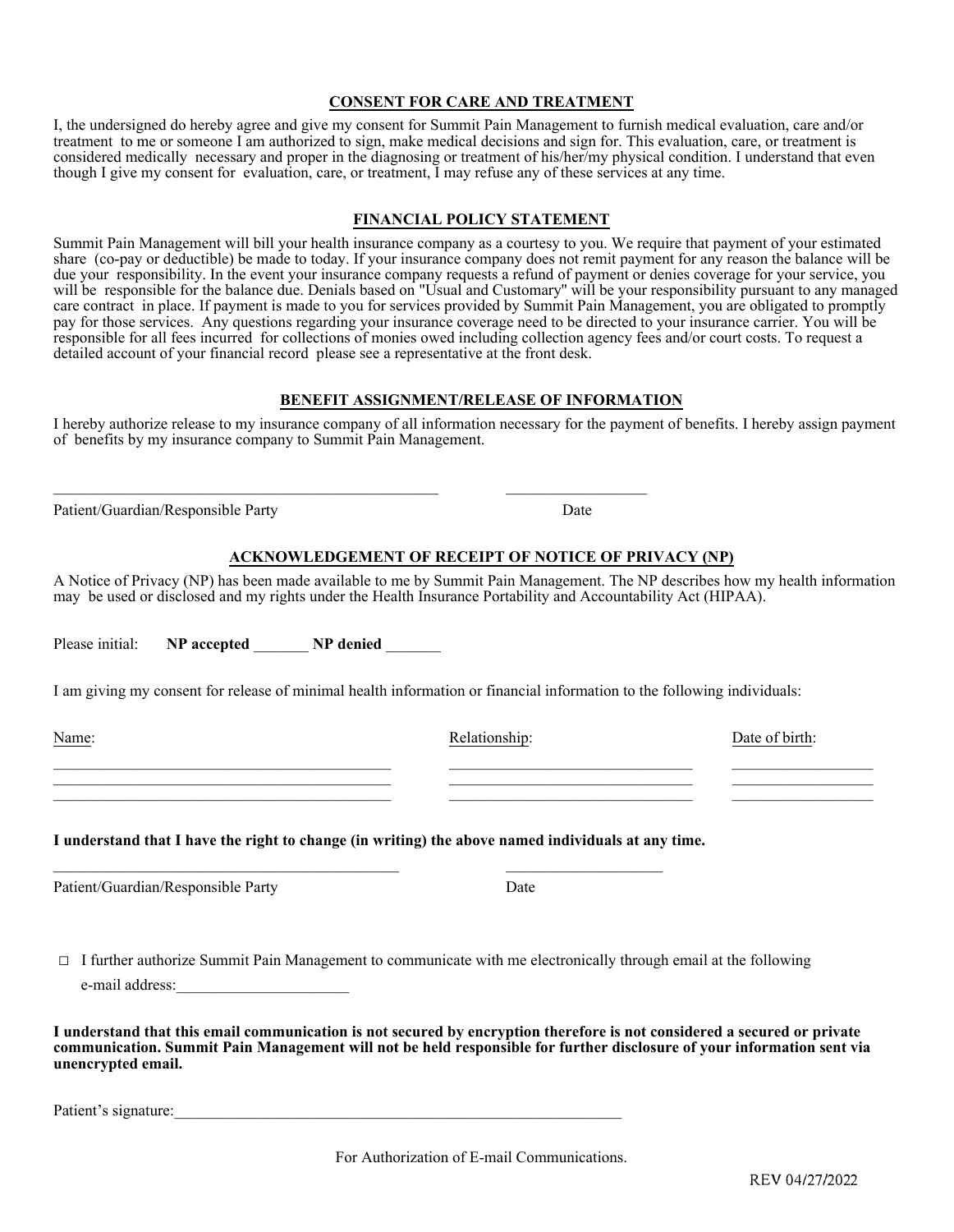## **Summary of**  *HIPAA NOTICE OF PRIVACY PRACTICES Effective Date: May 1, 2013 Revised Date: April 18, 2022*

## **THIS NOTICE DESCRIBES HOW MEDICAL INFORMATION ABOUT YOU MAY BE USED AND DISCLOSED AND HOW YOU CAN GET ACCESS TO THIS INFORMATION. PLEASE REVIEW IT CAREFULLY.**

A full version (7 pages) of this Privacy Notice is available to you at the front desk of our locations.

Under the Health Insurance Portability and Accountability Act of 1996 (" HIPAA") we are required to maintain the privacy and security of your protected health information and provide you with notice of our legal duties and privacy standards with respect to such protected health information.

We are required to abide by the terms of the notice currently in effect. We reserve the right to change the terms of our notice at any time and to make the new notice provisions effective for all protected health information that we maintain. In the event that we make a material revision to the terms of our notice, a revised notice will be made available to you within 60-days of such revision. If you have any questions or require further information, please contact our Privacy Officer, Jamie McMillen, at 260-705-6442.

#### **How We May Use or Disclose Your Health Information**

The following describes the purposes for which we are permitted or required by law to use or disclose your health information **without your consent or authorization**. Any other uses or disclosures will be made only with your written authorization and you may revoke such authorization in writing at any time.

*Treatment*: We may use or disclose your health information to provide you with medical treatment, evaluation, or services to coordinate and manage your healthcare. For example, we will record your health information gathered by us in rendering care to you and will maintain that information in your medical record. The medical record we create or gather about you may be shared with other providers involved in coordination or management of your care.

*Payment*: We may use or disclose your health information in order for services you receive to be billed or collected from your insurance carrier or another third party. For example, we may disclose appropriate information for reimbursement, collection or payment purposes to those involved with processing or coordinating payment. We may also disclose your information for prior authorization. *Health Care Operations*: We may use or disclose your health information for Summit Pain Management and associate health care operations. Health care operations include, but are not limited to, quality assessment and improvement activities, underwriting, premium rating, management and general administrative activities. For example, members of our quality improvement team may use information in your health record to assess the quality of care that you receive and determine how to continually improve the quality and effectiveness of the services we provide.

*Business Associates*: There may be instances where services are provided for our office through contracts with third party "business associates". Whenever a business associate arrangement involves the use or disclosure of your health information, we will have a written contract that requires the business associate to maintain the same high standards of safeguarding and securing your privacy that we require of our own employees and affiliates. Examples of Business Associates are attorneys, consultants, collections agencies, shredding companies and accreditation organizations.

*Communication with Family or Friends*: Summit Pain Management and associates, using our best judgment, may disclose to a family member, other relative, close personal friend, or any other person **you identify** as involved in your healthcare, health information relevant to that person's involvement in your care or payment of your care. We may also disclose your condition to family or friends who accompany you to our offices. We may leave a message on your phone pertaining to a scheduled appointment or other health related issues. The message will only be left at the phone number you provided us. You may receive information by mail from our office if you have requested it and completed the appropriate paperwork. You may see or overhear protected health information while in our offices, but we make our best attempt to keep our patient information private and confidential as possible.

*Research*: We may disclose information to researchers when their research has been approved by an institutional review board that has reviewed the research proposal and established protocols to ensure the privacy of your health information or with authorization from you. An example is when you authorize an entity to use you in a research project or we provide de-identified information to a research facility.

*Coroners, Medical Examiners and Funeral Directors*: We may disclose health information to a coroner or medical examiner. We may also disclose medical information to funeral directors consistent with applicable law to carry out their duties.

**Public Health**: As required by law, we may disclose your health information to public health or legal authorities charged with preventing or controlling disease, injury or disability.

*Workers' Compensation*: We may disclose health information to the extent authorized by and to the extent necessary to comply with laws relating to workers compensation or other similar programs established by law.

*To Avert a Serious Threat to Health or Safety*: Consistent with applicable federal and state laws, we may use and disclose health information when necessary to prevent a serious threat to your health and safety or the health and safety of the public or another person. Disclosure of this nature would only be made to an appropriate agency or individual. In limited circumstances we have a "duty to warn."

*Military and Veterans*: If you are a member of the armed forces, we may disclose health information about you as required by military command or with authorization. We may also release medical information about foreign military personnel as appropriate to foreign military authorities as required by law or with authorization.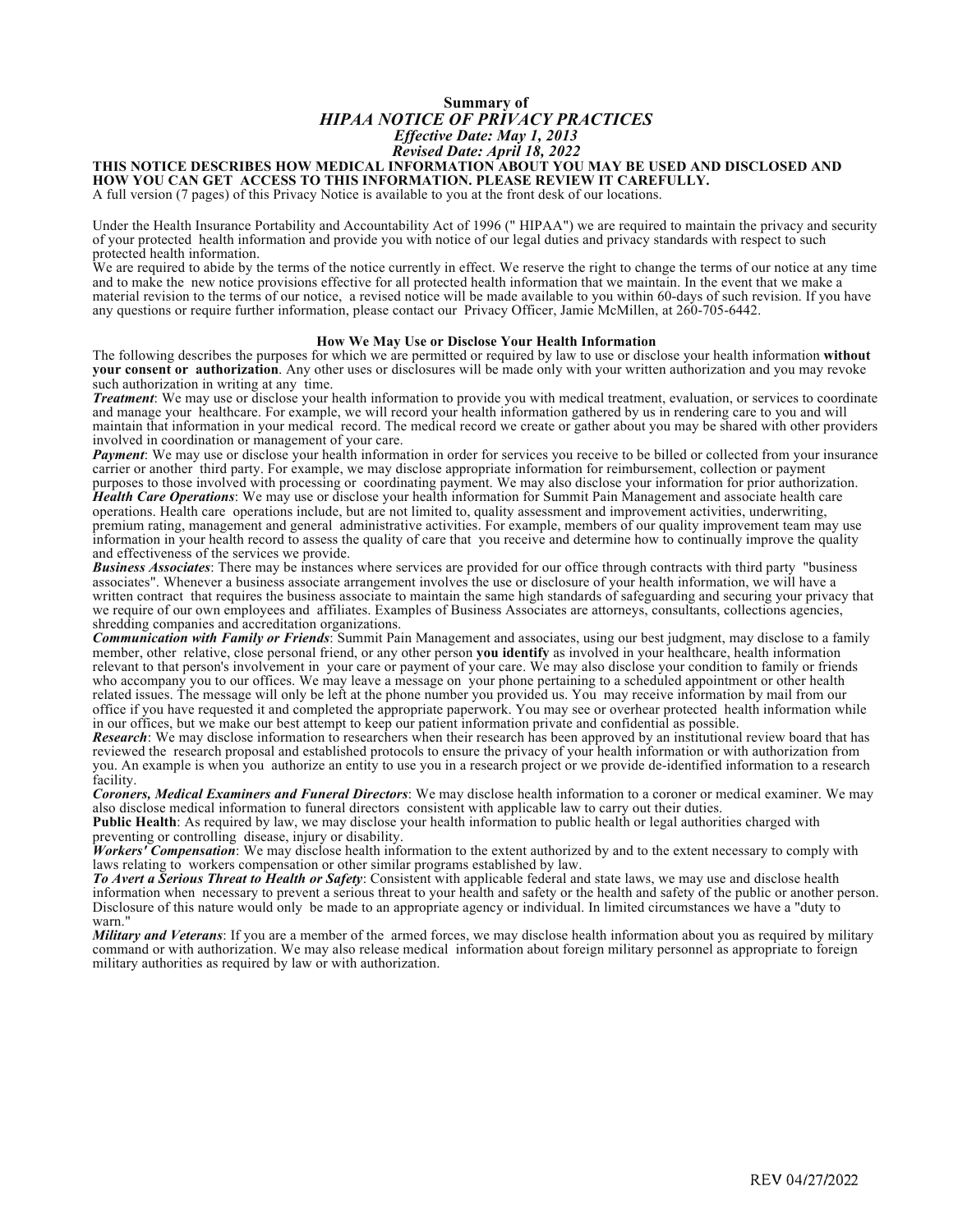*Health Oversight Activities*: We may disclose health information to a health oversight agency for activities authorized by law, including audits, investigations, inspections, and licensure.

*Protective Services for the President, National Security and Intelligence Activities*: We may disclose health information about you to authorized federal officials so they may provide protection to the President, other authorized persons or foreign heads of state or conduct special investigations, or for intelligence, counterintelligence, and other national security activities authorized by law or with your authorization.

*Law Enforcement*: We may disclose health information when requested by a law enforcement official as part of law enforcement activities; investigations of criminal conduct; in response to court orders; in emergency circumstances; or when required to do so by law. We are required to report certain types of injuries or wounds such as gunshot wounds and some bums. We may also release information to law enforcement to locate or identify a suspect, fugitive, material witness or missing person. Under certain circumstances we may release information to law enforcement if you are the victim of a crime or of criminal activity at our facility.

*Lawsuits/disputes*: If you are involved in a lawsuit, we may release medical information that is court ordered, administrative ordered, grand jury subpoenaed or with your authorization.

*Inmates*: We may disclose health information about an inmate of a correctional institution or under the custody of a law enforcement official to the correctional institution or law enforcement official as required by law or with your authorization.

*Marketing/Fund-raising*: Marketing without your authorization is prohibited unless the information is about a service or product we offer and that we receive no compensation for the marketing of such said product or service. Occasionally we may use limited information (name, address and dates of service) to let you know about fund-raising events or other charitable events.

*Sale of PHI*: We are prohibited from selling your health information without your authorization unless the sale is in conjunction with the sale of our practice.

#### **Your Rights Regarding Your Health Information**

The following describes your rights regarding the health information we maintain about you. To exercise your rights, you must submit your request in writing to our Privacy Officer at 1721 Magnavox Way, Suite B, Fort Wayne IN, 46804.

*Right of Notice of Privacy*. You have the right to obtain a paper copy of this Notice of Privacy Practices at any time. You have the right to a full 7 page notice available at any of our offices.

*Right to Request Restrictions*. You have the right to request that we restrict uses or disclosures of your health information we disclose about you. You may request a restriction on services you pay for out of your own pocket (not paid by insurance) that we would otherwise disclose to your insurance company for payment. We have the right to deny certain requests for restrictions. Requests for restrictions must be made in writing to our Privacy Officer and must list what information you want restricted, whether you are requesting limits on our access or disclosure of the information and to whom you want the restrictions to apply. For example if you restrict disclosures to a spouse or other family member. *Right to Receive Confidential Communications*. You have the right to request that we send communications that contain your health information by alternative means or to alternative locations. We must accommodate your request if it is reasonable. For example you may request we only contact you at work. This request must be made in writing to our Privacy Officer.

*Right to Inspect and Copy*. You have the right to inspect and receive a copy of health information that we maintain about you. If copies are requested or you agree to a summary or explanation of such information, we may charge a reasonable, cost-based fee for the costs of copying, including labor and supply cost of copying; postage; and preparation cost of an explanation or summary, if such is requested. For electronic medical records you may request an electronic version of your records at a reasonable cost for copying. We may deny your request to inspect and copy in certain circumstances as defined by law. If you are denied access to your health information, you may request that the denial be reviewed. All requests for access must be made in writing to our Privacy Officer.

*Right to Amend*. You have the right to request an amendment to your health information as long as we originated and maintained such information.. Your written request must include the reason or reasons that support your request. We may deny your request for an amendment if we determine that the record that is the subject to the request was not created by us, is not available for inspection as specified by law, or is accurate and complete. All requests for amendments must be made in writing to our Privacy Officer.

*Right to Receive all Accounting of Disclosures*. You have the right to receive an accounting of disclosures of your health information made by us in the six years prior to the date the accounting is requested (or shorter period as requested). This does not include disclosures made to carry out treatment, payment and health care operations; disclosures made to you; communications with family and friends you authorized; for national security or intelligence purposes; to correctional institutions or law enforcement officials; or disclosures made prior to the HIPAA compliance date of April 14, 2003. Your first request for accounting in any 12-month period shall be provided without charge. A reasonable, cost-based fee shall be imposed for each subsequent request for accounting within the same 12-month period. Your request for an accounting of disclosures must be made in writing to our Privacy Officer.

*Right to a Breach Notification*. If an unauthorized breach occurs where your healthcare information is involved, we may be obligated to send you a notification of that breach. A risk assessment will be conducted to ensure that the potential risk to you by the breach was investigated and mitigated to the fullest extent possible. In addition to notifying you, if harm is indicated, we may also have to notify the Indiana Attorney General and the Department of Health and Human Services.

## *How to File a Complaint if You Believe Your Privacy Ridwdwghts Have Been Violated*

If you believe that your privacy rights have been violated, please submit your complaint in writing to:

**Summit Pain Management Attn: Privacy Officer 1721 Magnavox Way Suite B Fort Wayne IN, 46804** 

You may also file a complaint with the Office of Civil Rights or the Department of Health and Human Services. You will not be retaliated against for filing a complaint.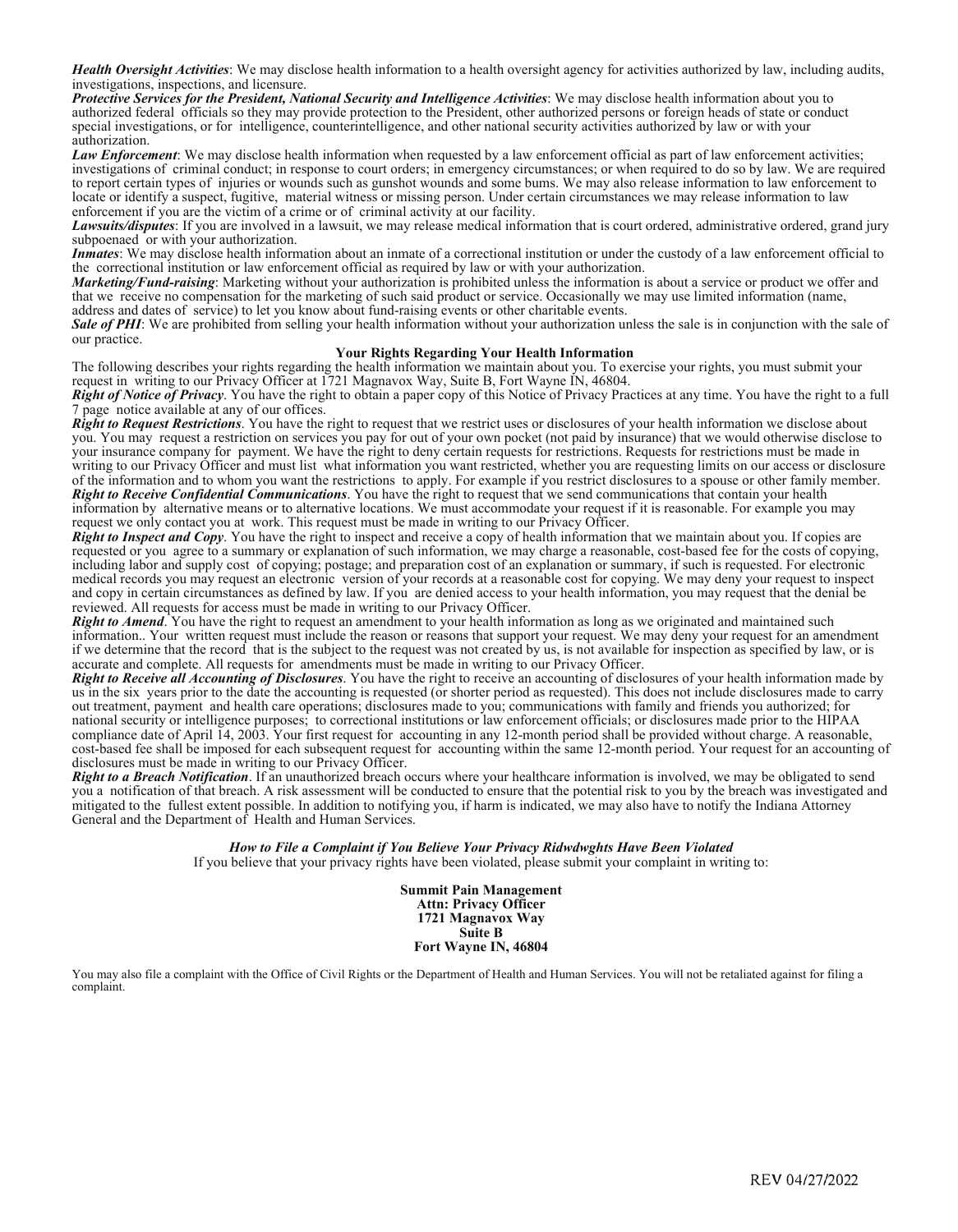| Patient Name: Name:                                                                                                                                                                                                            |          |  |  |  |                 |  |  |  |  |                                                          | $DOB:$ DOB: Date:                                                 |  |  |  |
|--------------------------------------------------------------------------------------------------------------------------------------------------------------------------------------------------------------------------------|----------|--|--|--|-----------------|--|--|--|--|----------------------------------------------------------|-------------------------------------------------------------------|--|--|--|
| <b>P.E.G</b> (Pain, Enjoyment, General activity) scale (0-10)                                                                                                                                                                  |          |  |  |  |                 |  |  |  |  |                                                          |                                                                   |  |  |  |
| 1.                                                                                                                                                                                                                             |          |  |  |  |                 |  |  |  |  | (No pain $(0)$ – Pain as bad as you can imagine $(10)$ ) | What number best describes your Pain on average in the past week? |  |  |  |
|                                                                                                                                                                                                                                | 0        |  |  |  |                 |  |  |  |  | 2 3 4 5 6 7 8 9 10                                       |                                                                   |  |  |  |
| 2. What number best describes how, during the past week, pain has interfered with your<br>Enjoyment of life?<br>(Does not interfere (0) - Completely interferes (10))                                                          |          |  |  |  |                 |  |  |  |  |                                                          |                                                                   |  |  |  |
| 2 3 4 5 6 7 8<br>$\bf{0}$<br>9<br>10<br>$\mathbf 1$<br>What number best describes how, during the past week, pain has interfered with your<br>3.<br>General activity?<br>(Does not interfere (0) – Completely interferes (10)) |          |  |  |  |                 |  |  |  |  |                                                          |                                                                   |  |  |  |
|                                                                                                                                                                                                                                | $\bf{0}$ |  |  |  | 2 3 4 5 6 7 8 9 |  |  |  |  | $-10$                                                    |                                                                   |  |  |  |
|                                                                                                                                                                                                                                |          |  |  |  |                 |  |  |  |  |                                                          |                                                                   |  |  |  |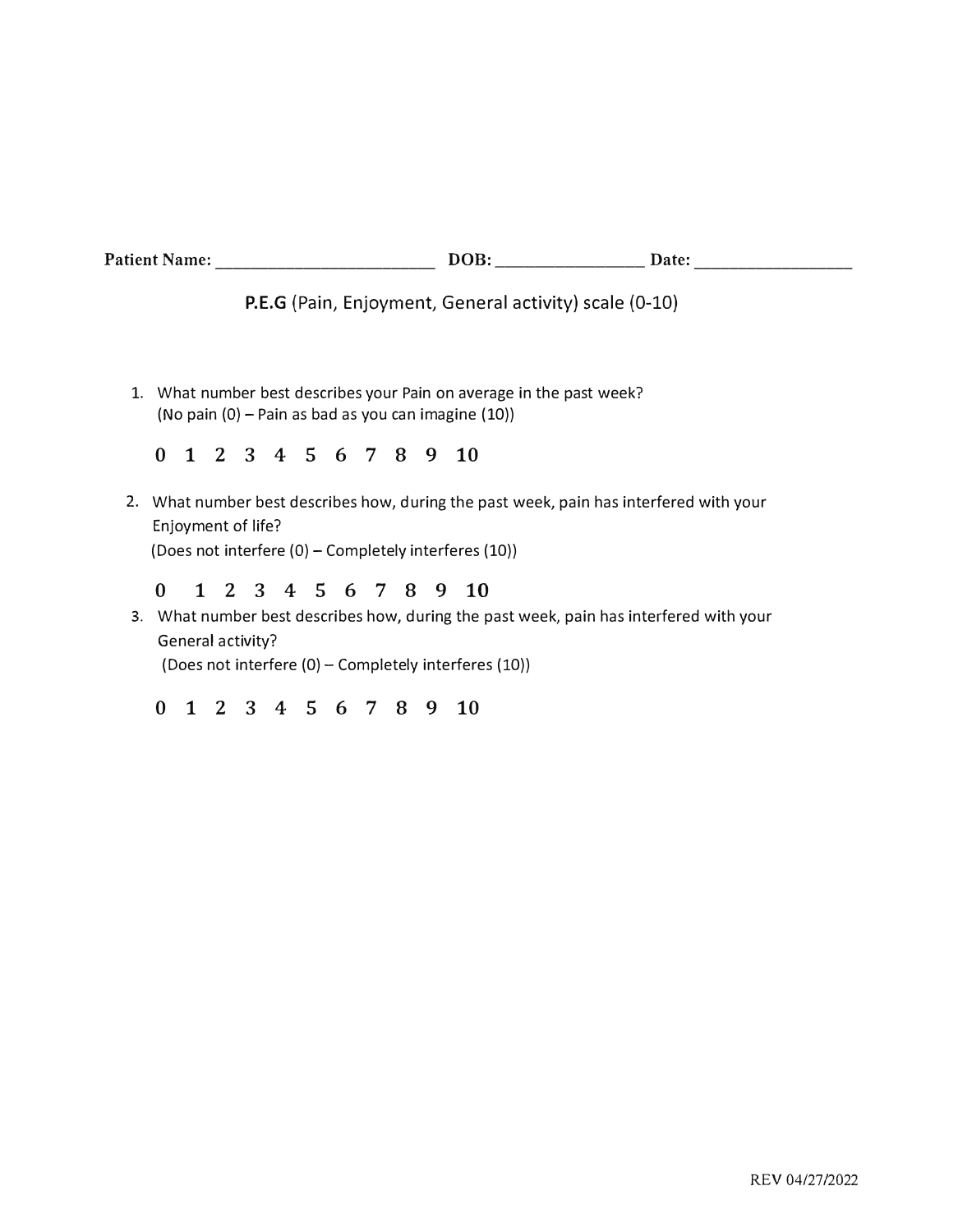## *PAIN DIAGRAM*

The information you provide on this diagram will assist in your consult. If you are being evaluated for a painful condition please mark the diagram by how you are feeling today. If you are having any of the symptoms indicated below, please mark them on the body with the appropriate letter.

B- Burning

N- Numbness

S- Stabbing

A-Aching



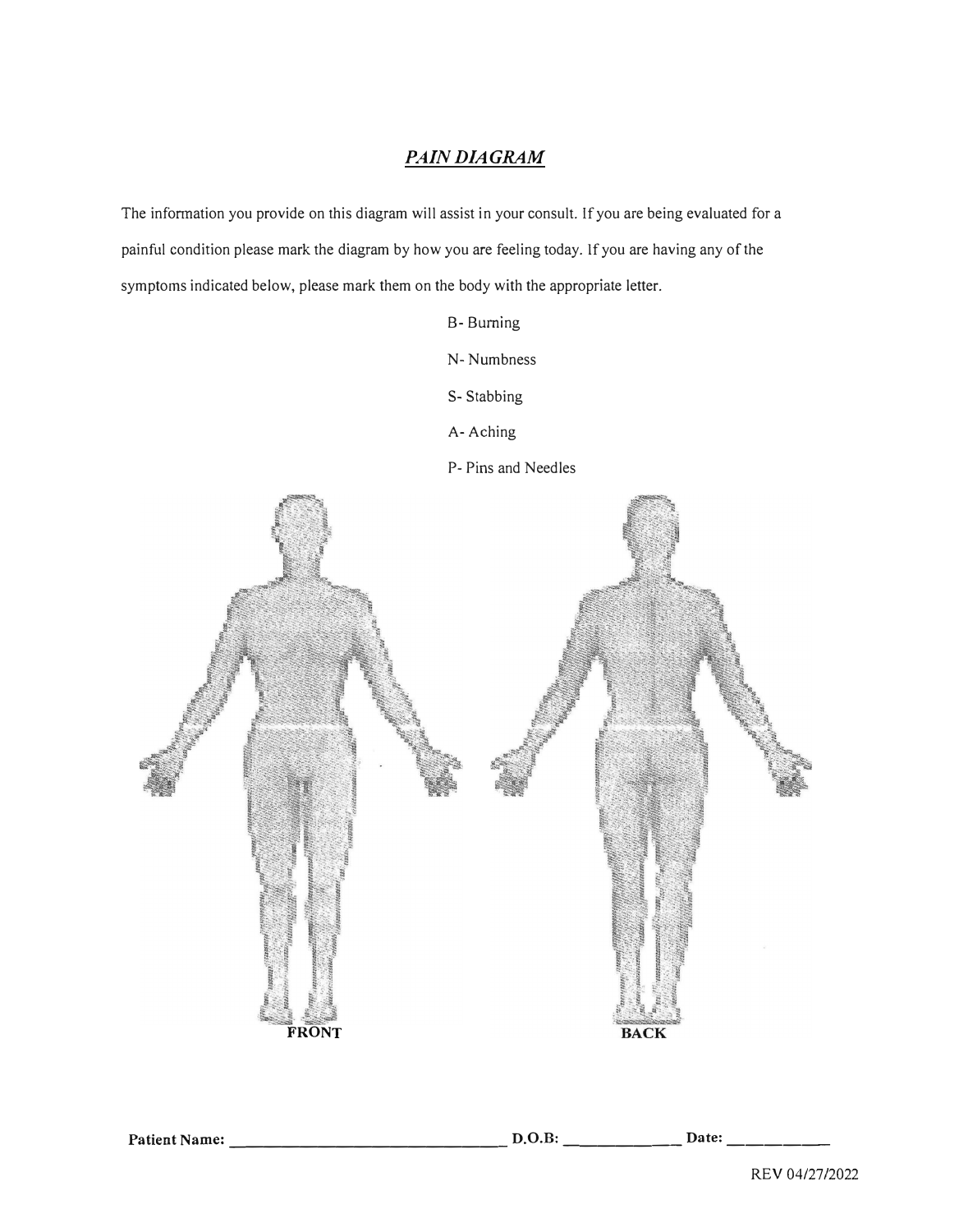# *MEDICAL HISTORY OUESTIONAIRE*

| YOU      | <b>FAMILY</b><br><b>MEMBER</b> |                                | YOU      | <b>FAMILY</b><br>MEMBER |                                                                                                                                                                                                                                |
|----------|--------------------------------|--------------------------------|----------|-------------------------|--------------------------------------------------------------------------------------------------------------------------------------------------------------------------------------------------------------------------------|
|          |                                | <b>CONSTITUTIONAL SYMPTOMS</b> |          |                         | <b>PSYCHIATRIC</b>                                                                                                                                                                                                             |
| Yes / No | Yes / No                       | Good general health lately     | Yes / No | Yes / No                | Memory loss or confusion                                                                                                                                                                                                       |
| Yes / No | Yes / No                       | Recent weight change           | Yes/No   | Yes / No                | Nervousness/anxiety                                                                                                                                                                                                            |
| Yes / No | Yes / No                       | Fever                          | Yes / No | Yes / No                | Depression                                                                                                                                                                                                                     |
| Yes / No | Yes / No                       | Fatigue                        | Yes / No | Yes / No                | Insomnia                                                                                                                                                                                                                       |
| Yes / No | Yes/No                         | Headaches                      | Yes / No | Yes / No                | Sleep apnea                                                                                                                                                                                                                    |
|          |                                | <b>CARDIOVASCULAR</b>          |          |                         | <b>ENDOCRINE</b>                                                                                                                                                                                                               |
| Yes / No | Yes / No                       | Heart disease                  | Yes / No | Yes/No                  | Glandular/hormone problem                                                                                                                                                                                                      |
| Yes / No | Yes / No                       | Chest pain or Angina           | Yes / No | Yes / No                | Thyroid disease                                                                                                                                                                                                                |
| Yes/No   | Yes / No                       | Palpitations                   | Yes / No | Yes / No                | Diabetes                                                                                                                                                                                                                       |
| Yes / No | Yes/No                         | Shortness of breath            | Yes / No | Yes / No                | Excessive thirst/urination                                                                                                                                                                                                     |
| Yes / No | Yes / No                       | Swelling of extremities        | Yes / No | Yes / No                | Heat/cold intolerance                                                                                                                                                                                                          |
| Yes / No | Yes / No                       | High blood pressure            | Yes / No | Yes / No                | Very dry skin                                                                                                                                                                                                                  |
|          |                                | <b>RESPIRATORY</b>             |          |                         | <b>HEMATOLOGIC/LYMPHATIC</b>                                                                                                                                                                                                   |
| Yes / No | Yes / No                       | Chronic or frequent cough      | Yes / No | Yes / No                | Slow to heal after cuts                                                                                                                                                                                                        |
| Yes / No | Yes / No                       | Spitting up blood              | Yes / No | Yes / No                | Bleeding/bruising tendency                                                                                                                                                                                                     |
| Yes / No | Yes / No                       | Shortness of breath            | Yes / No | Yes / No                | Anemia                                                                                                                                                                                                                         |
| Yes/No   | Yes / No                       | Asthma or wheezing             | Yes / No | Yes / No                | Phlebitis                                                                                                                                                                                                                      |
| Yes / No | Yes / No                       | Lung disease                   | Yes / No | Yes/N                   | Enlarged glands                                                                                                                                                                                                                |
|          |                                | <b>GASTROINTESTINAL</b>        |          |                         | <b>NEUROLOGICAL</b>                                                                                                                                                                                                            |
| Yes / No | Yes / No                       | Loss of appetite               | Yes / No | Yes / No                | Frequent headaches                                                                                                                                                                                                             |
| Yes / No | Yes / No                       | Nausea or vomiting             | Yes / No | Yes / No                | Light headedness/dizzy                                                                                                                                                                                                         |
| Yes/No   | Yes / No                       | Frequent diarrhea              | Yes / No | Yes / No                | Convulsions/seizures                                                                                                                                                                                                           |
| Yes / No | Yes / No                       | Constipation/pain              | Yes / No | Yes / No                | Numbness/tingling                                                                                                                                                                                                              |
| Yes / No | Yes/No                         | Rectal bleeding/bloody stool   | Yes / No | Yes / No                | <b>Tremors</b>                                                                                                                                                                                                                 |
|          |                                |                                | Yes / No | Yes / No                | Paralysis                                                                                                                                                                                                                      |
|          |                                | MUSCULOSKELETAL                | Yes / No | Yes/No                  | Stroke                                                                                                                                                                                                                         |
| Yes/No   | Yes / No                       | Joint pain                     | Yes / No | Yes / No                | Head injury                                                                                                                                                                                                                    |
| Yes / No | Yes / No                       | Joint swelling                 |          |                         | ALLERGIC/IMMUNOLOGIC                                                                                                                                                                                                           |
| Yes / No | Yes / No                       | Weakness of muscle/joint       |          |                         | -History of skin or other adverse reaction to:                                                                                                                                                                                 |
| Yes/No   | Yes / No                       | Muscle pain or cramping        | Yes / No | Yes / No                | Penicillin or other antibiotics                                                                                                                                                                                                |
| Yes/No   | Yes / No                       | Back pain                      | Yes / No | Yes / No                | Morphine, Demerol, Narcotics                                                                                                                                                                                                   |
| Yes/No   | Yes / No                       | Cold hands/feel                | Yes / No | Yes / No                | Novacaine/anesthetics                                                                                                                                                                                                          |
| Yes / No | Yes / No                       | Difficulty walking             | Yes / No | Yes / No                | Aspirin/other pain meds                                                                                                                                                                                                        |
|          |                                |                                | Yes / No | Yes / No                |                                                                                                                                                                                                                                |
|          |                                |                                |          |                         | Tetanus antitoxins/serums                                                                                                                                                                                                      |
|          |                                |                                | Yes / No | Yes / No                | Iodine/other antiseptics                                                                                                                                                                                                       |
|          |                                |                                |          |                         | Other drugs/meds: example and a series of the series of the series of the series of the series of the series of the series of the series of the series of the series of the series of the series of the series of the series o |
|          |                                |                                |          | Food allergies:         |                                                                                                                                                                                                                                |

LIST ANY FAMILY MEMBER, INCLUDING YOURSELF, WITH HISTORY OF HEART, LUNG, LIVER OR KIDNEY DISEASE, ARTHRITIS, GOUT OR GLAUCOMA:

|                                                                                                                                                                                                                               | TYPE: ________________                                                                                                         |
|-------------------------------------------------------------------------------------------------------------------------------------------------------------------------------------------------------------------------------|--------------------------------------------------------------------------------------------------------------------------------|
|                                                                                                                                                                                                                               |                                                                                                                                |
| RELATIONSHIP: The contract of the contract of the contract of the contract of the contract of the contract of the contract of the contract of the contract of the contract of the contract of the contract of the contract of | TYPE:<br><u> 1980 - Jan Alexandria, política establecidad en la provincia en la provincia en la provincia en la provincia </u> |
| RELATIONSHIP:                                                                                                                                                                                                                 | TYPE:                                                                                                                          |
| RELATIONSHIP: The contract of the contract of the contract of the contract of the contract of the contract of the contract of the contract of the contract of the contract of the contract of the contract of the contract of | $\text{Type:}$                                                                                                                 |